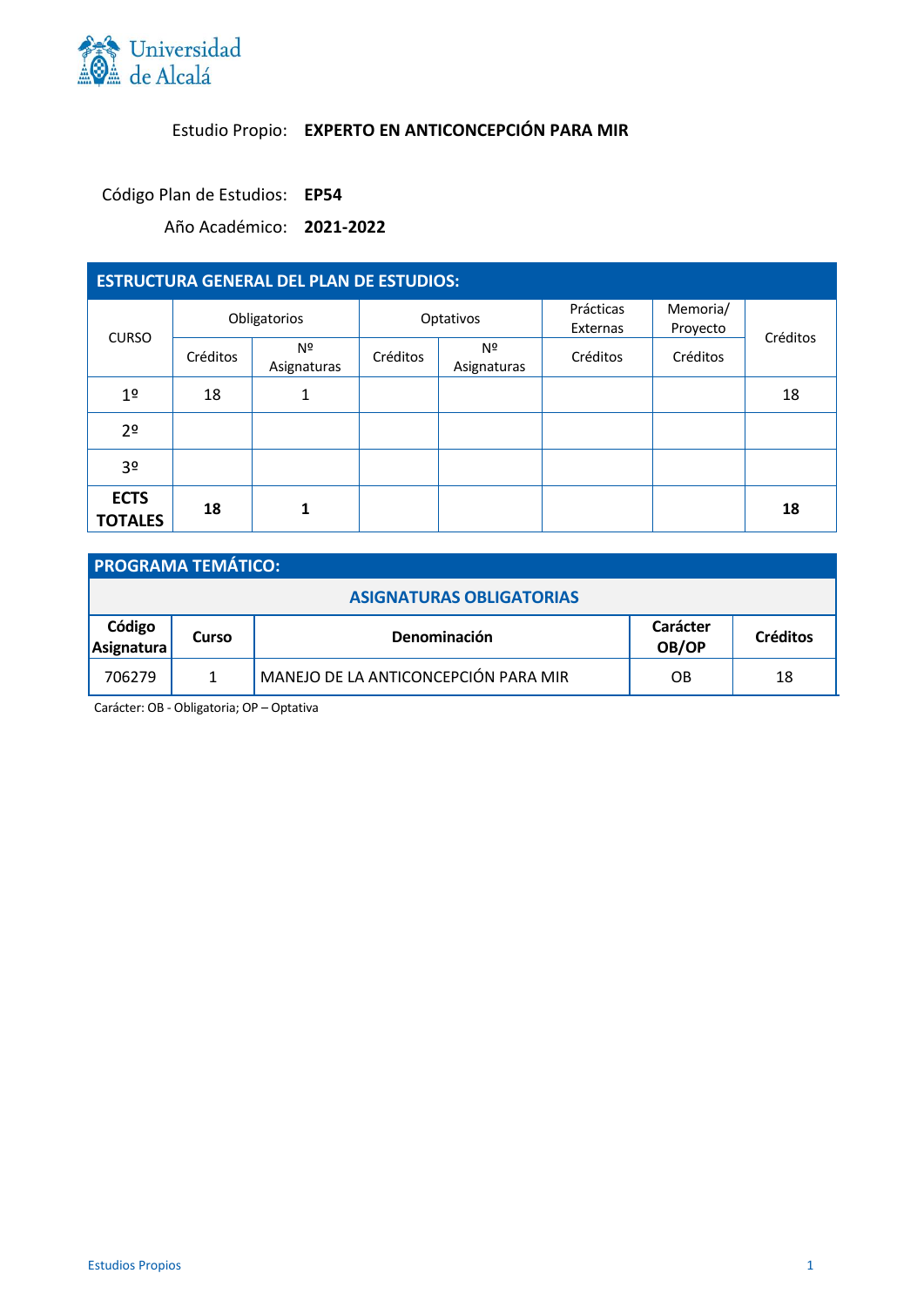

## **GUÍA DOCENTE**

| Año académico                   | 2021-2022                             |  |  |  |
|---------------------------------|---------------------------------------|--|--|--|
| Estudio                         | Experto en Anticoncepción para MIR    |  |  |  |
| Nombre de la asignatura         | MANEJO CDE LA ANTICONCEPCIÓN PARA MIR |  |  |  |
| Carácter (Obligatoria/Optativa) | Obligatoria                           |  |  |  |
| Créditos (1 ECTS=25 horas)      | 18                                    |  |  |  |
|                                 | Presencial                            |  |  |  |
|                                 | Semipresencial                        |  |  |  |
| Modalidad (elegir una opción)   | On-line                               |  |  |  |
|                                 | A distancia<br>x                      |  |  |  |
| Profesor/a responsable          | Mª Jesús Cancelo Hidalgo              |  |  |  |
| Idioma en el que se imparte     | Castellano                            |  |  |  |

### **PROFESORES IMPLICADOS EN LA DOCENCIA**

MACARENA QUESADA

ÁNGEL MARTÍNEZ MARTÍNEZ

ENRIQUETA BARRANCO

ESTHER DE LA VIUDA

EZEQUIEL PÉREZ CAMPOS

- FERNANDO ABELLÁN
- FRANCISCA MARTÍNEZ
- INMACULADA PARRA
- ISABEL RAMÍREZ

JOAQUIM GARCÍA CERVERA

JOSÉ Mª MARI JUAN

JOSÉ VICENTE GONZÁLEZ

LOURDES GABASA GORBAS

- Mª JESÚS ALONSO
- Mª JESÚS CANCELO
- Mª JOSÉ PUENTE

Mª ANGELES GÓMEZ MARTÍNEZ

MARTA CORREA

MARTA LEGORBURU

MERCEDES HERRERO

MODESTO REY

NICOLÁS MENDOZA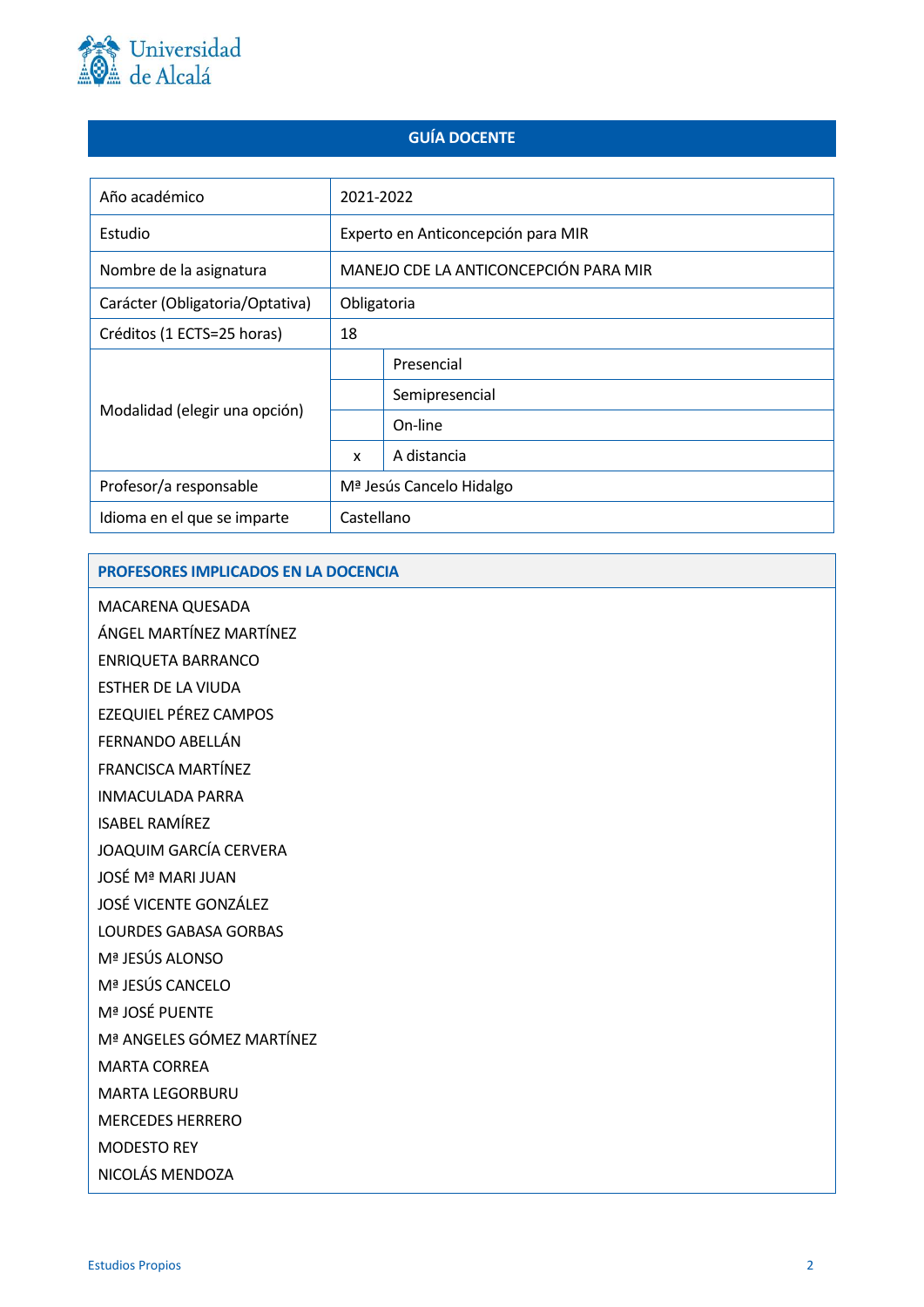

| NURIA PARERA            |
|-------------------------|
| PALOMA LOBO             |
| PILAR CALVO CAROD       |
| RAFAEL SÁNCHEZ BORREGO  |
| <b>SERGIO HAIMOVICH</b> |
| SILVIA TAPIADOR         |
|                         |

| <b>DISTRIBUCIÓN DE CRÉDITOS (especificar en horas)</b>     |     |  |  |
|------------------------------------------------------------|-----|--|--|
| Número de horas presenciales/on-line asistencia profesor/a | 150 |  |  |
| Número de horas de trabajo personal del estudiante         | 300 |  |  |
| Total horas                                                | 450 |  |  |

| <b>CONTENIDOS (Temario)</b>                                                                        |
|----------------------------------------------------------------------------------------------------|
| SITUACIÓN ACTUAL DE LA ANTICONCEPCIÓN EN ESPAÑA Y EUROPA                                           |
| MITOS EN ANTICONCEPCIÓN                                                                            |
| ANATOMÍA DEL APARATO GENITAL FEMENINO Y MASCULINO                                                  |
| PRINCIPIOS ACTIVOS EN ANTICONCEPCIÓN Y REPRODUCCIÓN                                                |
| PAPEL DE LAS HORMONAS EN LA SEXUALIDAD                                                             |
| REGULACIÓN DEL CICLO MENSTRUAL                                                                     |
| FARMACOCINÉTICA Y FARMACODINAMIA DE AH                                                             |
| HISTORIA DE LA ANTICONCEPCIÓN                                                                      |
| MÉTODOS NATURALES Y MÉTODOS BARRERA                                                                |
| ANTICONCEPCIÓN HORMONAL COMBINADA                                                                  |
| ANTICONCEPCIÓN CON SOLO GESTÁGENOS                                                                 |
| ANTICONCEPCIÓN INTRAUTERINA                                                                        |
| ANTICONCEPCIÓN DE URGENCIA                                                                         |
| <b>DOBLE MÉTODO</b>                                                                                |
| ANTICONCEPCIÓN QUIRÚRGICA FEMENINA Y MASCULINA                                                     |
| GENERALIDADES SOBRE LOS BENEFICIOS DE LOS MÉTODOS ANTICONCEPTIVOS                                  |
| <b>INTERACCIONES MEDICAMENTOSAS EN TRATAMIENTOS HABITUALES</b>                                     |
| CME. CONFERENCIA DE CONSENSO SEC                                                                   |
| ASESORAMIENTO ANTICONCEPTIVO (Requisitos para la anticoncepción)                                   |
| ASESORAMIENTO ANTICONCEPTIVO EN ITS                                                                |
| ASESORAMIENTO ANTICONCEPTIVO EN LA ADOLESCENCIA                                                    |
| ASESORAMIENTO ANTICONCEPTIVO EN LA PERIMENOPAUSIA                                                  |
| ASESORAMIENTO ANTICONCEPTIVO EN POSTPARTO Y LACTANCIA                                              |
| ASESORAMIENTO ANTICONCEPTIVO POST-ABORTO. ESTRATEGIAS PARA EVITAR ABORTOS DE REPETICIÓN            |
| ASESORAMIENTO ANTICONCEPTIVO EN ALTERACIONES DE LA HEMOSTASIA Y PATOLOGÍA<br><b>CARDIOVASCULAR</b> |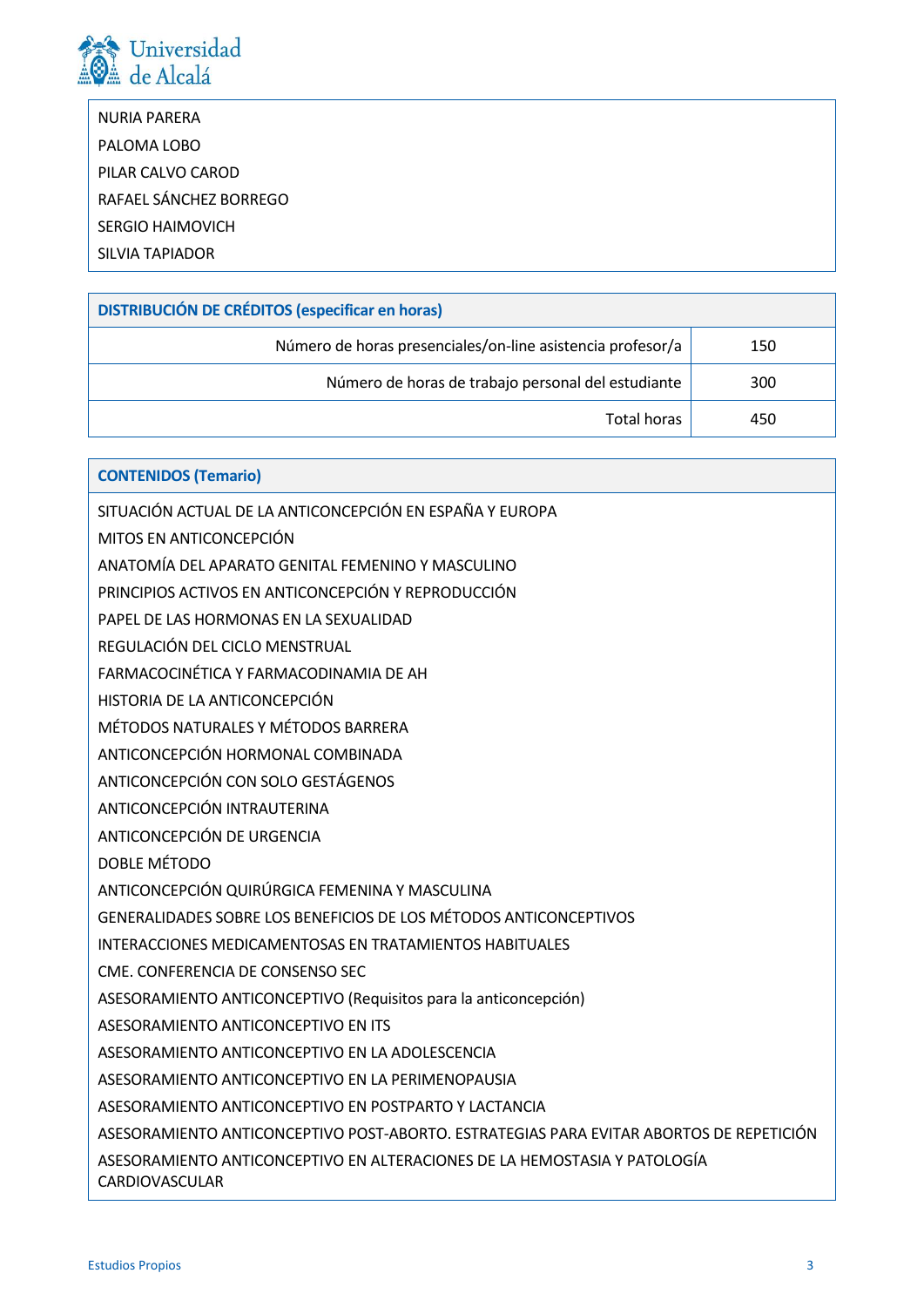

ASESORAMIENTO ANTICONCEPTIVO EN ENDOCRINOPATÍAS ASESORAMIENTO ANTICONCEPTIVO EN MUJERES CON OBESIDAD ASESORAMIENTO ANTICONCEPTIVO EN MUJERES CON HIPERANDROGENISMO/ SOP ASESORAMIENTO ANTICONCEPTIVO EN PATOLOGÍA GENITAL Y MAMARIA BENIGNA ASESORAMIENTO ANTICONCEPTIVO EN PATOLOGÍA DIGESTIVA ASESORAMIENTO ANTICONCEPTIVO EN MUJERES CON CÁNCER GINECOLÓGICO Y NO GINECOLÓGICO ASESORAMIENTO ANTICONCEPTIVO EN MUJERES CON DISCAPACIDAD PSÍQUICA ASESORAMIENTO ANTICONCEPTIVO EN MUJERES CON PATOLOGÍA PSIQUIÁTRICA ASESORAMIENTO ANTICONCEPTIVO EN MUJERES CON PATOLOGÍA NEUROLÓGICA ATENCIÓN EN SITUACIONES DE VIOLENCIA DE GÉNERO DIVERSIDAD CULTURAL Y SSR Y ANTICONCEPCIÓN ANTICONCEPCIÓN Y CALIDAD DE VIDA ASPECTOS LEGALES EN ANTICONCEPCIÓN Y SSR. CASOS CLÍNICOS ANTICONCEPCIÓN EN TIEMPOS DE PANDEMIA CASOS CLÍNICOS

**COMPETENCIAS ESPECÍFICAS (indicar un mínimo de tres y máximo de cinco)**

-EL ALUMNO ESTARÁ CAPACITADO/A PARA ASESORAR EN ANTICONCEPCIÓN A LA USUARIA QUE LO DEMANDE EN SU PRÁCTICA CLÍNICA DIARIA.

- EL ALUMNO ESTARÁ CAPACITADO/A PARA REALIZAR LA ANAMNESIS, HISTORIA CLÍNICA Y EXPLORACIÓN EN ANTICONCEPCIÓN

-EL ALUMNO ESTARÁ CAPACITADO PARA ASESORAR A LA USUARIA SOBRE LOS RIESGOS, BENEFICIOS Y POSIBLES EFECTOS SECUNDARIOS EN ANTICONCEPCIÓN.

-EL ALUMNO ESTARÁ CAPACITADO/A PARA RESOLVER LAS DUDAS MÁS FRECUENTES SOBRE ANTICONCEPCIÓN A LA USUARIA DE ANTICONCEPCIÓN.

### **EVALUACIÓN**

EXAMEN TIPO TEST

#### **BIBLIOGRAFÍA**

United Nations Population Division. Department of Economic and Social Affairs. World Contraceptive Use 2015

Accesible en

http://www.un.org/en/development/desa/population/publications/pdf/family/trendsContraceptiveUse20 15Report.pdf

United Nations Population Division. Department of Economic and Social Affairs. World Contraceptive Use 2018

Accesible en :

http://www.un.org/en/development/desa/population/publications/dataset/contraception/wcu2018.shtm l

Contraception Atlas Accesible en: https://www.contraceptioninfo.eu/node/7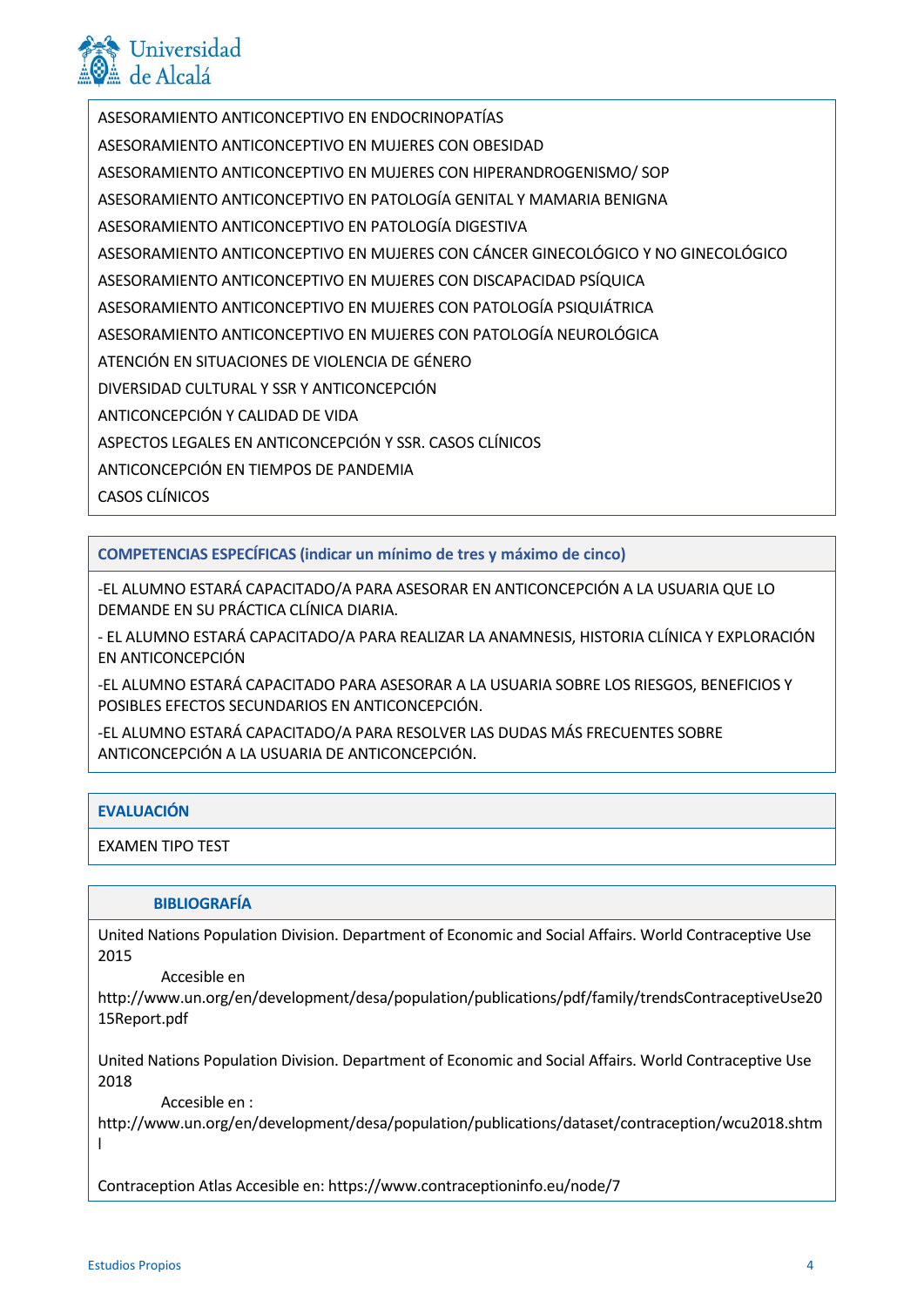

Who Model List of Essential Medicines 20th List (March 2017) Accesible en: https://www.who.int/medicines/publications/essentialmedicines/20th\_EML2017.pdf?ua=1

ECEC accesible en:http://www.ec-ec.org/emergency-contraception-in-europe/emergency-contraceptionavailability-in-europe/ (31-1-2017)

ECEC accesible en: http://www.ec-ec.org/emergency-contraception-in-europe/country-by-countryinformation-2/ ( 19-12-2018)

An update on access to emergency contraception in European Union Countries ECEC April 2016 Accesible en : http://www.ec-ec.org/custom-content/uploads/2016/04/UPDATE-Access-to-EC-in-EU-countries-ECEC-April2016.pdf

Sedgh G. Abortion incidence between 1990 and 2014: global, regional, and subregional levels and trends. Lancet 2016; 388: 258–67

Bearak J. Global, regional, and subregional trends in unintended pregnancy and its outcomes from 1990 to 2014: estimates from a Bayesian hierarchical model. Lancet Glob Health 2018; 6: e380–89

The World abortion Laws 2019. Accesible en: [http://worldabortionlaws.com](http://worldabortionlaws.com/)

World Health Organization. Reproductive Health and Research., World Health Organization. Family and Community Health. Selected practice recommendations for contraceptive use. World Health Organization, Reproductive Health and Research, Family and Community Health; 2005. Apter D, Zimmerman Y, Beekman L, Mawet M, Maillard C, Foidart J-M, et al. Estetrol combined with drospirenone: an oral contraceptive with high acceptability, user satisfaction, well-being and favourable body weight control. Eur. J. Contracept. Reprod. Heal. Care [Internet]. 2017 Jul 4 [cited 2018 Nov 23];22(4):260–7. Available from: http://www.ncbi.nlm.nih.gov/pubmed/28641030 Bastianelli C, Farris M, Rosato E, Brosens I, Benagiano G. Pharmacodynamics of combined estrogen-progestin oral contraceptives: Effects on metabolism. Expert Rev. Clin. Pharmacol. [Internet]. 2016 Dec 15 [cited 2017 Jan 24];17512433.2017.1271708. Available from:

https://www.tandfonline.com/doi/full/10.1080/17512433.2017.1271708 Dinger J, Minh T Do, Buttmann N, Bardenheuer K. Effectiveness of oral contraceptive pills in a large U.S. cohort comparing progestogen and regimen. Obstet. Gynecol. [Internet]. 2011 Jan [cited 2018 Nov 18];117(1):33–40. Available from: http://www.ncbi.nlm.nih.gov/pubmed/21213475 Duijkers IJM, Klipping C, Zimmerman Y, Appels N, Jost M, Maillard C, et al. Inhibition of ovulation by administration of estetrol in combination with drospirenone or levonorgestrel: Results of a phase II dose-finding pilot study. Eur. J. Contracept. Reprod.

Health Care [Internet]. 2015 [cited 2018 Nov 23];20(6):476–89. Available from: http://www.ncbi.nlm.nih.gov/pubmed/26394847 Edelman AB, Cherala G, Stanczyk FZ. Metabolism and pharmacokinetics of contraceptive steroids in obese women: a review. Contraception [Internet]. 2010 Oct [cited 2018 Nov 18];82(4):314–23. Available from: http://www.ncbi.nlm.nih.gov/pubmed/20851224 Gallo MF, Nanda K, Grimes DA, Lopez LM, Schulz KF. 20 µg versus >20 µg estrogen combined oral contraceptives for contraception. Cochrane Database Syst. Rev. [Internet]. 2013 Aug 1 [cited 2018 Nov 18];(8):CD003989. Available from: http://www.ncbi.nlm.nih.gov/pubmed/23904209 Gourdy P, Guillaume M, Fontaine C, Adlanmerini M, Montagner A, Laurell H, et al. Estrogen receptor subcellular localization and cardiometabolism. Mol. Metab. [Internet]. Elsevier; 2018 Sep 1 [cited 2018 Nov 23];15:56–69. Available from: https://www.sciencedirect.com/science/article/pii/S2212877818302771 Grandi G, Facchinetti F, Bitzer J. Estradiol in hormonal contraception: real evolution or just same old wine in a new bottle? Eur. J. Contracept. Reprod. Heal. Care [Internet]. 2017 Jul 4 [cited 2018 Nov 18];22(4):245–6. Available from: http://www.ncbi.nlm.nih.gov/pubmed/28902531 Jusko WJ. Clarification of contraceptive drug pharmacokinetics in obesity. Contraception [Internet]. 2017a Jan [cited 2018 Nov 18];95(1):10–6. Available from: http://www.ncbi.nlm.nih.gov/pubmed/27542520 Jusko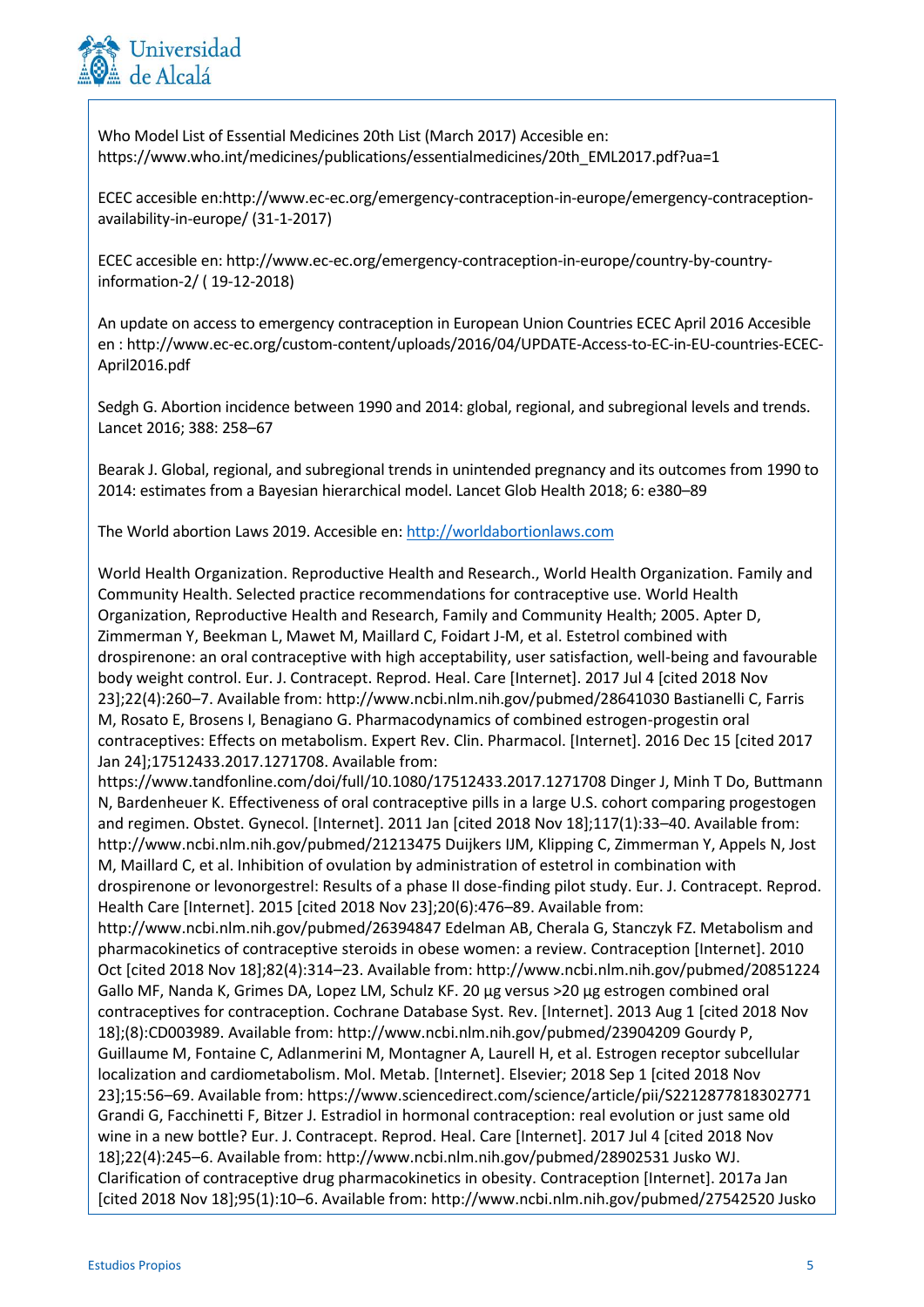

WJ. Perspectives on variability in pharmacokinetics of an oral contraceptive product. Contraception [Internet]. 2017b Jan [cited 2018 Nov 18];95(1):5–9. Available from:

http://www.ncbi.nlm.nih.gov/pubmed/27475034 Lackie E, Fairchild A. The birth control pill, thromboembolic disease, science and the media: a historical review of the relationship. Contraception. 2016. De Leo V, Musacchio MC, Cappelli V, Piomboni P, Morgante G. Hormonal contraceptives: pharmacology tailored to women's health. Hum. Reprod. Update [Internet]. 2016 Sep [cited 2017 Jan 24];22(5):634–46. Available from: http://www.ncbi.nlm.nih.gov/pubmed/27307386 London A, Jensen JT. Rationale for eliminating the hormone-free interval in modern oral contraceptives. Int. J. Gynaecol. Obstet. [Internet]. 2016 Jul [cited 2018 Nov 18];134(1):8–12. Available from:

http://doi.wiley.com/10.1016/j.ijgo.2015.10.028 Mueck AO, Sitruk-Ware R. Nomegestrol acetate, a novel progestogen for oral contraception. Steroids [Internet]. 2011 May [cited 2018 Nov 18];76(6):531– 9. Available from: http://www.ncbi.nlm.nih.gov/pubmed/21335021 Narayan P, Ulloa-Aguirre A, Dias JA. Gonadotropin Hormones and Their Receptors. Yen Jaffe's Reprod. Endocrinol. [Internet]. Content Repository Only!; 2019 Jan 1 [cited 2018 Nov 23];25– 57.e15. Available from:

https://www.sciencedirect.com/science/article/pii/B9780323479127000020 Nelson AL. Transdermal contraception methods: today's patches and new options on the horizon. Expert Opin. Pharmacother. [Internet]. 2015 Apr 13 [cited 2018 Nov 18];16(6):863–73. Available from:

http://www.ncbi.nlm.nih.gov/pubmed/25800084 Regidor P-A. Clinical relevance in present day hormonal contraception. Horm. Mol. Biol. Clin. Investig. [Internet]. 2018a Oct 26 [cited 2018 Nov 18];0(0). Available from: http://www.ncbi.nlm.nih.gov/pubmed/30367791 Regidor P-A. The clinical relevance of progestogens in hormonal contraception: Present status and future developments.

Oncotarget [Internet]. 2018b Oct 2 [cited 2018 Nov 16];9(77):34628–38. Available from: http://www.ncbi.nlm.nih.gov/pubmed/30349654 Sitruk-Ware R, Nath A. The use of newer progestins for contraception. Contraception [Internet]. 2010 Nov [cited 2018 Nov 18];82(5):410–7. Available from: http://www.ncbi.nlm.nih.gov/pubmed/20933114 Sitruk-Ware R, Nath A. Metabolic effects of contraceptive steroids. Rev. Endocr. Metab. Disord. [Internet]. 2011 Jun 3 [cited 2018 Nov 18];12(2):63–

75. Available from: http://www.ncbi.nlm.nih.gov/pubmed/21538049 Sitruk-Ware R, Nath A. Characteristics and metabolic effects of estrogen and progestins contained in oral contraceptive pills. Best Pract. Res. Clin. Endocrinol. Metab. [Internet]. 2013a Feb [cited 2018 Nov 18];27(1):13–24. Available from: http://www.ncbi.nlm.nih.gov/pubmed/23384742 Sitruk-Ware R, Nath A. Characteristics and metabolic effects of estrogen and progestins contained in oral contraceptive pills. Best Pract. Res. Clin. Endocrinol. Metab. [Internet]. 2013b Feb [cited 2018 Nov 16];27(1):13–24. Available from:

http://www.ncbi.nlm.nih.gov/pubmed/23384742 Stanczyk FZ, Archer DF, Bhavnani BR. Ethinyl estradiol and 17β-estradiol in combined oral contraceptives: pharmacokinetics, pharmacodynamics and risk assessment. Contraception [Internet]. Elsevier; 2013 Jun 1 [cited 2018 Nov 18];87(6):706–27. http://www.who.int/reproductivehealth/en/. OMS. 5th Edition MEC

http://apps.who.int/iris/bitstream/10665/205016/1/WHO\_RHR\_15.07\_spa.pdf?ua=1 Resumen ejecutivo de la 5ª ed, Criterios médicos de elegibilidad para la elección de método anticonceptivo http://apps.who.int/iris/bitstream/10665/181468/1/9789241549158\_eng.pdf?ua=1. Medical Elegibility Criteria for contraceptive use http://www.who.int/rhl/es/ OMS. La biblioteca de Salud Reproductiva http://www.who.int/rhl/fertility/contraception/es/ OMS. La biblioteca de Salud Reproductiva. Contracepción http://www.who.int/rhl/fertility/contraception/mec\_story/es/ OMS. La biblioteca de Salud Reproductiva. Criterios de elegibilidad médica de la OMS para el uso de anticonceptivos http://www.fsrh.org/pages/clinical\_guidance.asp FSRH is a faculty of the Royal College of Obstetricians and Gynaecologists established in 1997 as the Faculty of Sexual and Reproductive Healthcare. https://www.cdc.gov/reproductivehealth/contraception/mmwr/mec/summary.html US Medical Eligibility Criteria (US MEC) for Contraceptive Use, 2016

1 -Abrams LS, Skee DM, Natarajan J, Hutman W, Wong FA. Tetracycline HCL does not affect the pharmakokinetics of a contraceptive patch. Int J GynaecolObstet 2000; 70(Suppl. 1): 57–58. 2 -AIDS info. Guidelines for the use of antiretroviral agents in HIV-1 Infected adults and adolescents. https://aidsinfo.nih.gov/guidelines on 12/1/2018

3 -Back DJ, Breckenridge AM, Crawford FE, Hall JM, MacIver M, et al.The effect of rifampicin on the pharmokinetics of ethynylestradiol inwomen.Contraception 1980;21:135-143.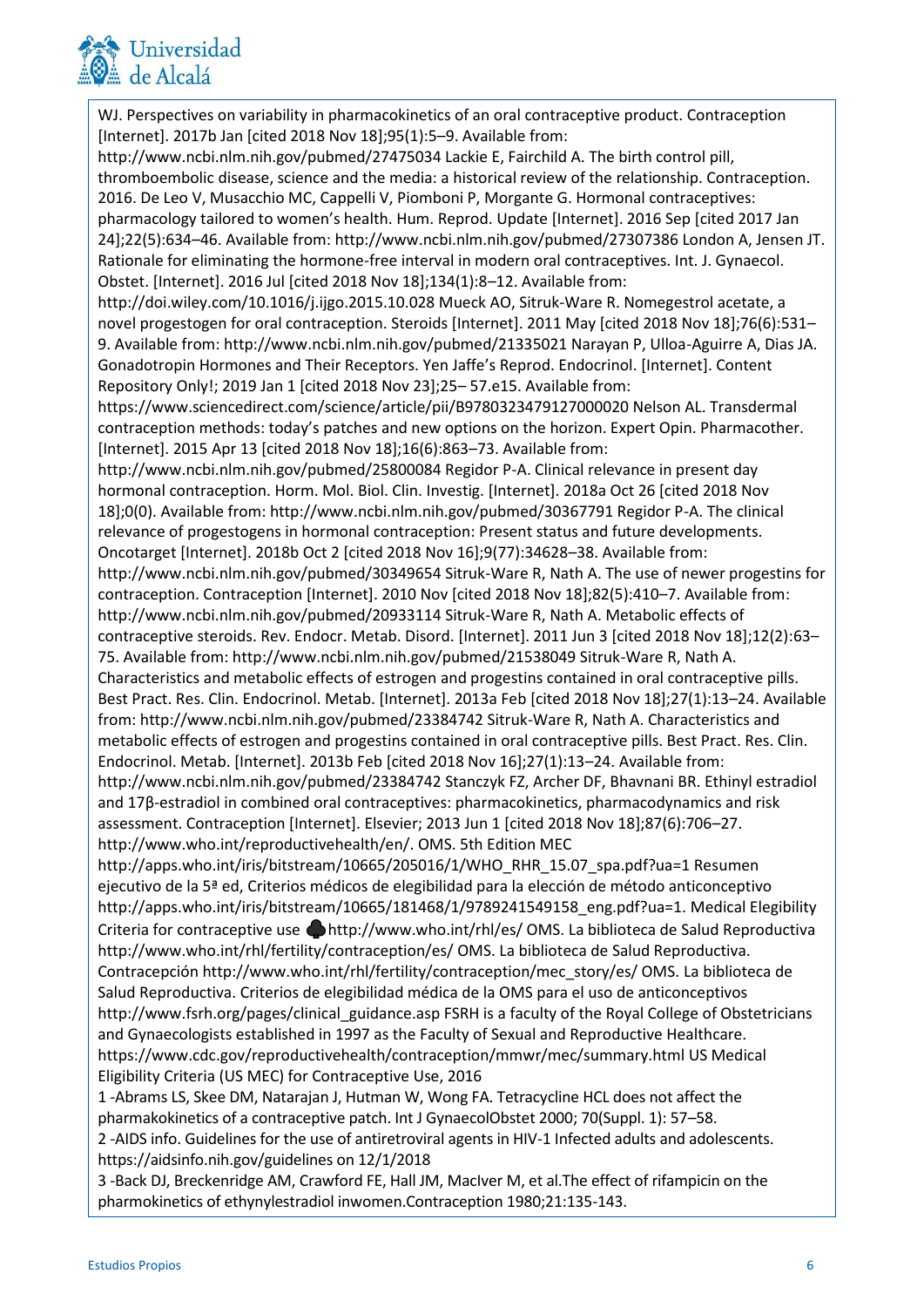

4-Back DJ, Grimmer SfM, Orme MLE, Proudlove C, Mann RD, Breckenridge AM. Evaluation of Committee on Safety of Medicines yellow card reports on oral contraceptive-drug interactions with anticonvulsants and antibiotics.Br J Clin Pharmacol 1988; 25: 527–532.

5-Bainton R. Interaction between antibiotic therapy and contraceptive medication.Oral Surg Oral Med Oral Pathol Oral RadiolEndod 1986; 61: 453–455.

6-Barditch-Crovo P, Trapnell CB, Ette E, Zacur HA, Coresh J, Rocco LE, et al.The effects of rifampin and rifabutin on the pharmacokinetics and pharmacodynamics of a combination oral contraceptive. Clin Pharmacol Ther 1999; 65:428–438.

7-Berry-Bibee EN, et al. Co-administration of St. John's and hormonal contraceptives: a systematic review. Contraception.;94(2016): 668-677.

8-Berry-Bibee EN, et al. Drug interactions between hormonal contraceptives and psycotropic drugs: a systematic review. Contraception Dec ; 94(2016): 650-667.

9-- Bollen M. Use of antibiotics when taking the oral contraceptive pill. Aust Fam Physician 1995; 24: 928– 929.

10 –Instituto Catalán de la Salud. Comité de evaluación de nuevos Medicamentos. Ulipristal.– CANM número 8, Octubre 2010.

11- Christian Manzardo , Montserrat Tuset, Jose M. Miró, , Jose M. Gatell.. Interacciones graves o potencialmente letales entre antirretrovirales y otros medicamentos. Enfermedades infecciosas y micobiologia clínica. Vol 33 ;Nº 17 (2015): 435-504

12-Csemiczky G, Alvendal C, Landgren BM. Risk for ovulation in women taking a low-dose oral contraceptive (Microgynon) when receiving antibacterial treatment with fluoroquinolone (ofloxacin). AdvContracept 1996; 12: 101–109.

13- Chappell CA, Lasmorde N, Nakalema S et al. Efavirenz decreases etonogestrel exposure: a pharmacokinetic evaluation of implantable contraception with antiretroviarl therapy. AIDS 2017 Sep 10;31(14):1965-1972.

14- Chappell C. Efavirenz — but not nevirapine — based antiretroviral therapy significantly reduces etonogestrel concentrations among HIV-positive women using subdermal contraceptive implants. Contraception 2016 94(4):390

15-Dogterom P, van den Heuvel MW, Thomsen T. Absence of pharmacokinetic interactions of the combined contraceptive vaginal ring Nuvaring with oral amoxicillin or doxycycline in two randomised trials. Clin Pharmacokinet 2005; 44: 429–438

16-Donley TG, Smith RF, Roy B. Reduced oral contraceptive effectiveness with concurrent antibiotic use: a protocol for prescribing antibiotics to women of childbearing age. Compendium 1990; 11: 392–396. 17-Dossetor J. Drug interactions with oral contraceptives. BMJ 1984; 4: 467–468.

18 -Edelman A, Gallo MF,Jensen JT, Nichols MD, Grimes DA. Continuous or extended cycles vs.cyclic use of combined hormonal contraceptives for contraception. Cochrane Database System Rev 2005, 3:CD004695. DOI: 10.1002/14651858.CD004695.pub2

19 -Faculty of Family Planning and Reproductive Health Care. Drug Interactions with Hormonal Contraception (January 2011). Faculty of Sexual and Reproductive Healthcare – Clinical Effectiveness Unit, January 2011. [accesible online en www.fsrh.org/pdfs/CEUGuidanceDrugInteractionsHormonal.pdf, 20 -Faculty of Family Planning and Reproductive Health Care. Clinical Guidance:Drug Interactions with Hormonal Contraception (January 2018)

21-García P, Martínez F, Pintor A, Caelles N e Ibañez J. Guia Sandoz de utilización de medicamentos. Anticonceptivos hormonales. Uni Granada. 2006:28-34

22-Joint Formulary Committee. British National Formulary (BNH 59). 2010

23-Joshi JV, Joshi UM, Sankolli GM, Gupta K, Rao AP, Hazari K, et al.A study of interaction of a low-dose contraceptive with anti-tubercular drugs. Contraception 1980; 21: 617–629.

24- Jusko WJ. Perspectives on variability in pharmacokinetics of an oral contraceptive product. Contraception 95(2017):5-9

25-Katabian L. IX Congreso AMADA Obt –Gin 2012. Córdoba. Argentina . Disponible en https://www.youtube.com/watch?v=\_BlZNLo0CuM

26- Kourtis AP, Mirza A. Contraception for HIV- Infected Adolescents. Pediatrics. 2016 Sep; 138(3). Pii:e20161802. Doi:10.1542/peeds.2016-1892.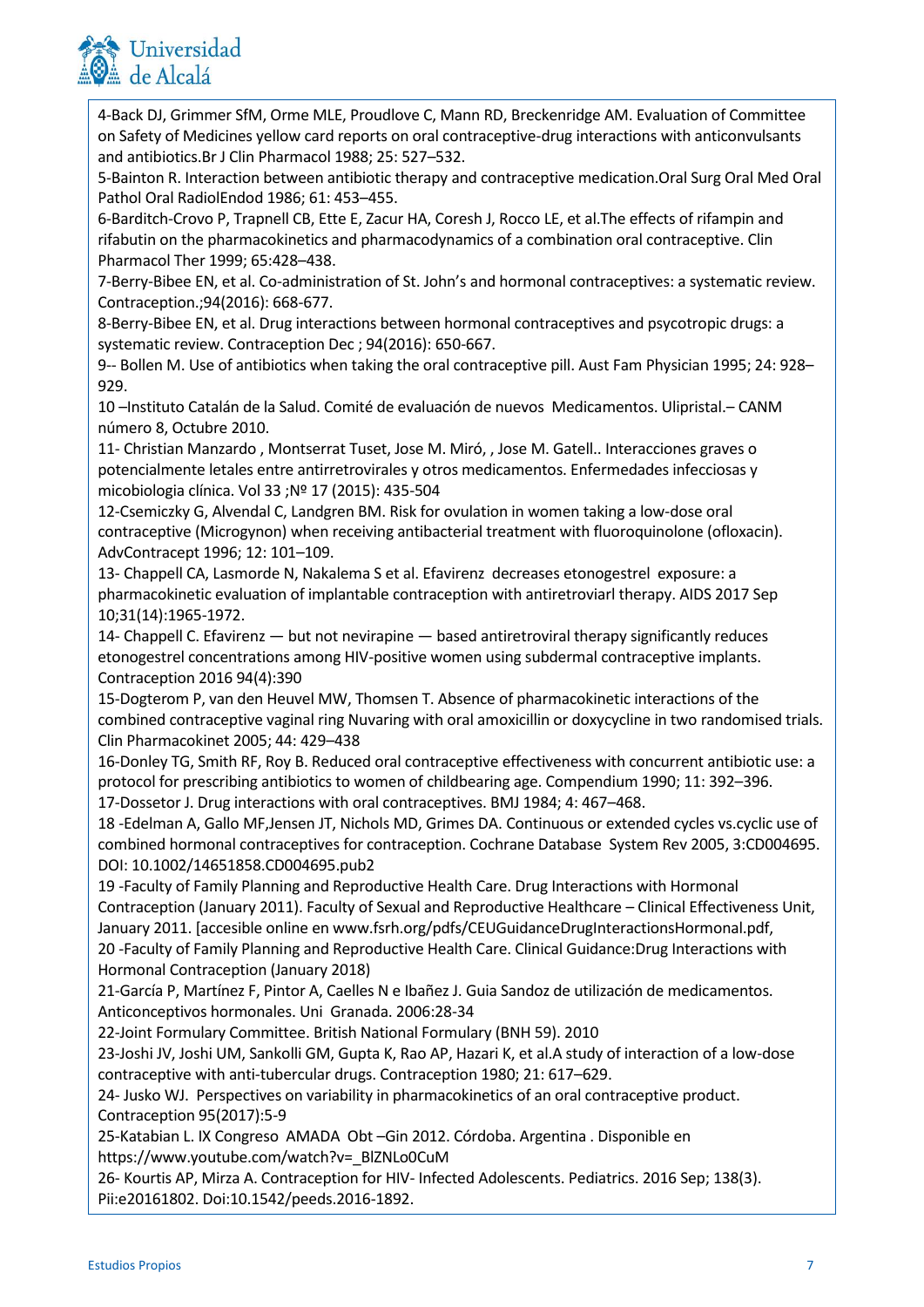

27- Landolt NK, Phanuphak N, Ubolyam S,et al. Efavirenz, in contrast to nevirapine,

is associated with unfavorable progesterone and antiretroviral levels when coadministered with combined oral contraceptives. J Acquir Immune Defi c Syndr. 2013;62(5):534–539.

28- Lazorwitz A, Davis A, Swartz M, Guiahi M. The effect of carbamazepine on etonogestrel concentracions in contraceptive implant users. Contraception 95(2017) 571-577

29-LeBel M, Masson E, Guilbert E, Colborn D, Paquet F, Allard S, et al. Effects of rifabutin and rifampicin on pharmacokinetics of ethinylestradiol and norethindrone. J Clin Pharmacol 1998; 38: 1042–1050.

30- Leticee N et al. Contraceptive failure of etonogestrel implant in patients treated with antiretrovirals including efavirenz. Contraception 85 (2012) 425–427

31- Martín Aurioles E, De la Cruz Cortés JP, González Correa JA. Antibióticos y anticonceptivos: ¿una interacción relevante? Actualidad en Farmacología y Terapéutica. Marzo 2011, vol9 nº 1:43-45. 32-Meadows M. Preventing serious Drug Interactions. FDA Consumer,jul/Aug 2004,vol.38 Issue 4,p 12- 17,6p,3c.

33- Menon S, Riese R Wang R et al. Evaluation of the effect of Tofacitinib on the pharmacokinetics of oral contraceptive steroids in healthy female volunteers. Clinical Pharmacology in drug Development 2016,5(5):336-342

34- .Mildvan D, Yarrish R, Marshak A, et al. Pharmacokinetic interaction between nevirapine and ethinyl estradiol/ norethindrone when administered concurrently to HIV-infected women. J Acquir Immune Defi c Syndr. 2002;29(5):471–477

35- Moltó J . Guía de interacciones medicamentosas de interés en el paciente infectado por el VIH, 2<sup>ª</sup> Edición 2016. Fundación lucha contra el SIDA.

36-Murphy AA, Zacur HA, Charace P, Burkman RT.The effect of tetracycline on level of oral contraceptives.Am J ObstetGynecol 1991; 164: 28–33.

37- Nanda K, Delany-Moretlwe S, Dubé K, et al. Nevirapine-based antiretroviral therapy does not reduce oral contraceptive effectiveness. AIDS. 2013;27(suppl 1):S17–S25

38-Neely JL, Abate M, Swinker M, D'Angio R. The effect of doxycycline on serum levels of ethinyl estradiol, norethindrone, and endogenous progesterone. ObstetGynecol 1991; 77: 416–420.

39- OMS 2010 World Health Organization. Medical eligibility criteria for contraceptive use – 4th ed. 2010. 40- OMS 2015 World Health Organization. Medical eligibility criteria for contraceptive use – 5th ed. 2015. 41-Reimers A et al. . Interactions between hormonal contraception and antiepileptic drugs: Clinical and

mechanistic considerations. Seuzure ; 28 (2015): 66-70. 42- Reitelr L, Nakken KO. Contraception for women taking antiepileptic drugs. Tidsskr Nor Laegeforen. 2016 Jan 12;136(1):32-4.

43- Scholten PC, Droppert RM, Zwinkels MGL, Moesker HL, Nauta JJP, Hoepelman IM. No interaction between ciprofloxacin and an oral contraceptive. Antimicrob Agents Chemother 1998; 42: 3266–3268. 44- Schwartz J, Hunt T, Smith WB, Wong P, Larson P, Crumley T, et al. The effect of etoricoxib on the pharmacokinetics or oral contraceptive in healthy participants. J Clin Pharmacol 2009; 49: 807–815. 45-Sidhu J, Job S, Philipson R. The pharmacokinetic and pharmacodynamic consequences of the coadministration of lamotrigine and a combined oral contraceptive in healthy female subjects. Br J Pharmacol

2005; 61: 191–199. 46- Simmons KB et al . Effect of concurrent vaginal miconazole treatment on the absortion and exposure of Nesterone and Etinil estradiol delivered from a contraceptive vaginal ring: a randomized, crossover druddrug interaction study. Contraception 97 (2018) 270-276.

47- Scarsi et al. drig-drug interations, Effectiveness, and safety of hormonal contraceptives in women living with HIV. Drug Saf. 2016 Nov; 39(11): 1053-1072.

48- Sociedad Española de Farmacia Hospitalaria: SEFH. Introducción a las interacciones farmacológicas. 1ª Ed. 2014.Versión digital disponible en: www.sefh.es

49- .Stuart GS, Moses A, Corbett A, et al. Combined oral contraceptives and antiretroviral PK/PD in Malawian women: pharmacokinetics and pharmacodynamics of a combined oral contraceptive and a generic combined formulation antiretroviral in Malawi. J Acquir Immune Defi c Syndr. 2011;58(2):e40–e43. 50-Sujatha Menon, Richard Riese, RonnieWang,et al. Evaluation of the Effect of Tofacitinib on the Pharmacokinetics of Oral Contraceptive Steroids in Healthy Female Volunteers. Clinical Pharmacology in Drug Development 2016, 5(5): 336–342.